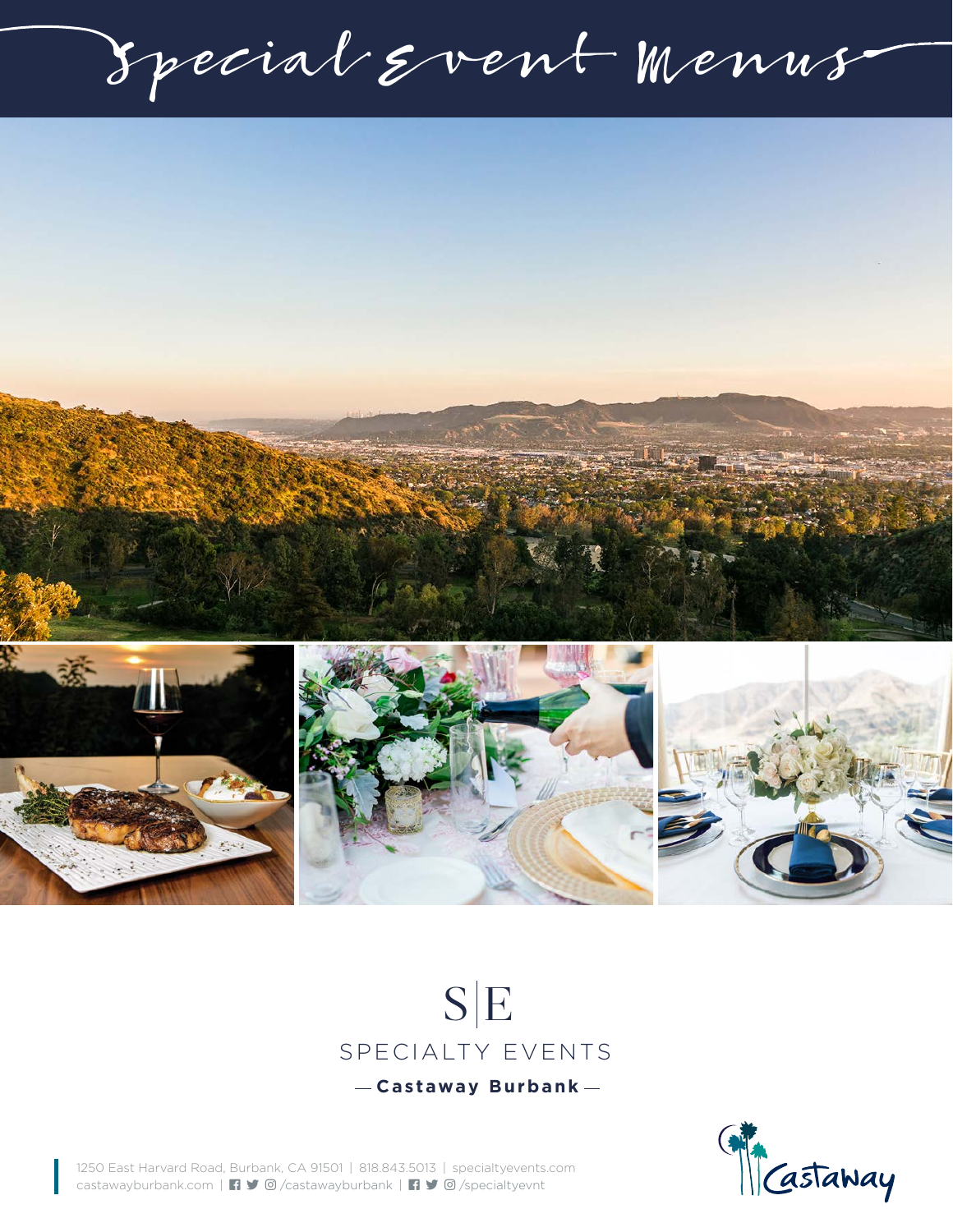## SPECIAL EVENT PACKAGE ONE

Table Linen, House Chairs, Warm Bread and Butter, Choice of One Salad, Choice of One Plated Entrée, Chef's Custom Dessert



House Mixed Greens seasonal blend of organic greens, avocado, tomatoes, smoked tomato vinaigrette



Garlic Grilled Chicken butter whipped mashed potatoes, grilled broccolini, pan jus

Rosemary Bistro Filet herb roasted potatoes, chef's seasonal vegetable, thyme demi-glace

Sautéed Broccolini & Crispy Tofu soy honey glazed tofu, ginger broccoli purée, roasted red pepper, sunflower seeds

Pan Seared Salmon roasted garlic mashed potatoes, sautéed seasonal vegetables, caper, lemon cream

### DESSERT

Chef's Selection



Unlimited Coca-Cola products Coke, Diet Coke, Sprite, Lemonade, Tea, Coffee and Water

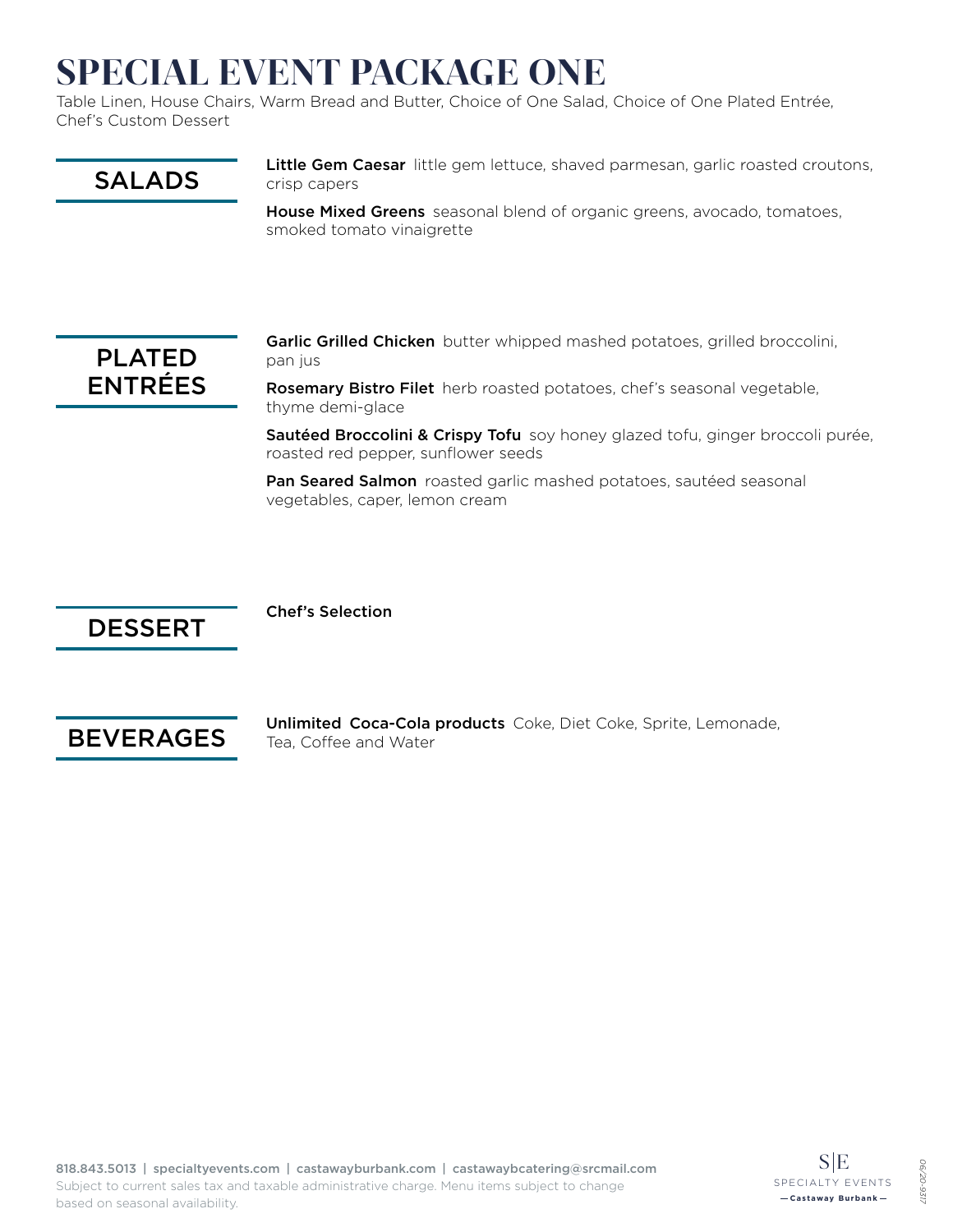# SPECIAL EVENT PACKAGE TWO

Table Linen, House Chairs, Warm Bread and Butter, Choice of Two Hors d 'Oeuvres, Choice of One Salad, Choice of Two Entrées, Chef's Custom Dessert

| <b>HORS</b>       |
|-------------------|
| <b>D 'OEUVRES</b> |

#### **HOT**

Vegetable Spring Roll Coconut Shrimp Grilled Chicken Skewer Turkey Meatballs Skewer Chicken Tostada

#### **COLD**

Tomato Bruschetta Goat Cheese Crostini Tomato Mozzarella Skewer

### SALADS

Little Gem Caesar little gem lettuce, shaved parmesan, garlic roasted croutons, crisp capers

House Mixed Greens seasonal blend of organic greens, avocado, tomatoes, smoked tomato vinaigrette



Garlic Grilled Chicken butter whipped mashed potatoes, grilled broccolini, pan jus

Rosemary Bistro Filet herb roasted potatoes, chef's seasonal vegetable, thyme demi-glace

Sautéed Broccolini & Crispy Tofu soy honey glazed tofu, ginger broccoli purée, roasted red pepper, sunflower seeds

Pan Seared Salmon roasted garlic mashed potatoes, sautéed seasonal vegetables, caper, lemon cream

### DESSERT

#### Chef's Selection



#### Two Hours Beer and Wine Service

Unlimited Coca-Cola products coke, diet coke, sprite, lemonade, tea, coffee and water

*06/20-9317*

**06/2C** 931.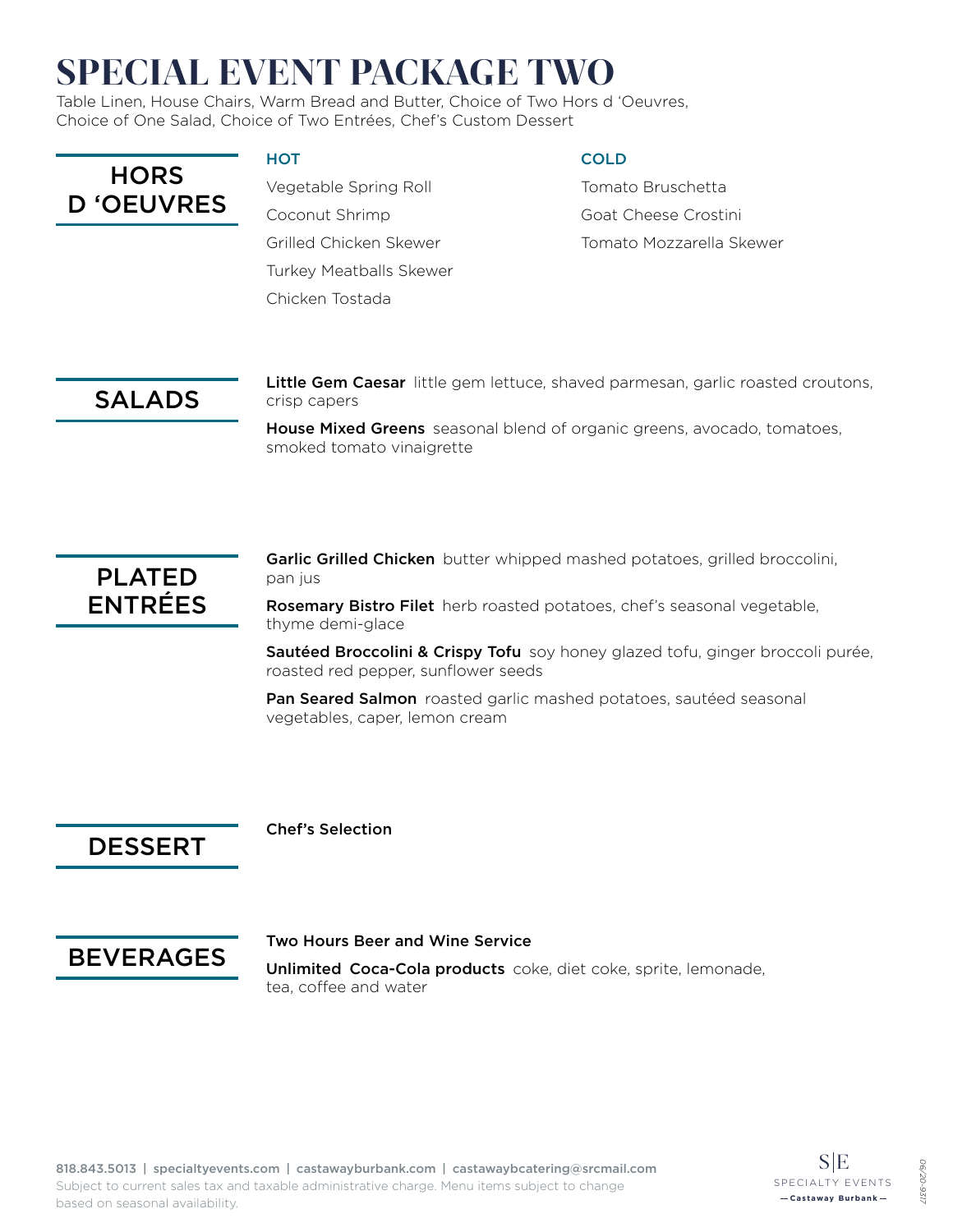# SPECIAL EVENT PACKAGE THREE

Table Linen, House Chairs, Warm Bread and Butter, Choice of Four Hors d 'Oeuvres, Choice of One Salad, Choice of One Entrées, Chef's Custom Dessert

| <b>HORS</b>      |
|------------------|
| <b>D</b> OEUVRES |

#### **HOT**

Vegetable Spring Roll Coconut Shrimp Grilled Chicken Skewer Turkey Meatballs Skewer Chicken Tostada

#### **COLD**

Tomato Bruschetta Goat Cheese Crostini Tomato Mozzarella Skewer

### SALADS

Little Gem Caesar little gem lettuce, shaved parmesan, garlic roasted croutons, crisp capers

House Mixed Greens seasonal blend of organic greens, avocado, tomatoes, smoked tomato vinaigrette



Garlic Grilled Chicken butter whipped mashed potatoes, grilled broccolini, pan jus

Rosemary Bistro Filet herb roasted potatoes, chef's seasonal vegetable, thyme demi-glace

Sautéed Broccolini & Crispy Tofu soy honey glazed tofu, ginger broccoli purée, roasted red pepper, sunflower seeds

Pan Seared Salmon roasted garlic mashed potatoes, sautéed seasonal vegetables, caper, lemon cream

DESSERT

Chef's Custom Dessert



Wine Service with dinner

Four Hour Deluxe Bar

Unlimited Coca-Cola products coke, diet coke, sprite, lemonade, tea, coffee and water

*06/20-9317*

**06/2C** 931.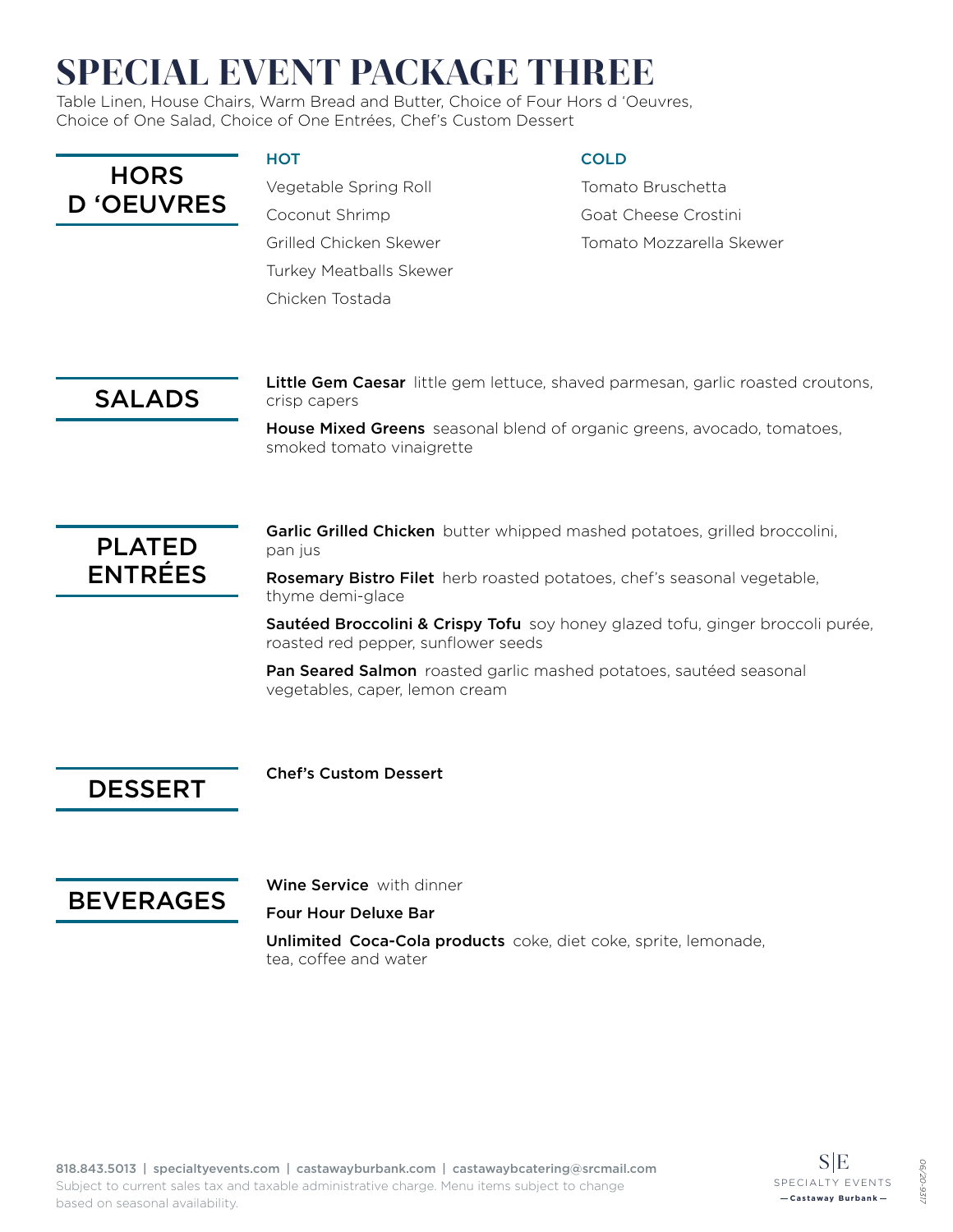## ENHANCEMENTS



Per Person Minimum Count 25

#### **HOT**

Crab Cake Bite Pig n Blanket Marinated Beef Skewer

#### COLD

Ahi Tuna Poke Shrimp Cocktail

#### VEGETARIAN

Tomato Gazpacho Mushroom Goat Cheese Tart

APPETIZERS

Crab Cake served with chipotle aioli

**Shrimp Cocktail** served with cocktail sauce

SALADS

Wedge iceberg lettuce, tomatoes, scallions, crispy bacon, homemade blue cheese dressing

Beet cherry tomatoes, arugula, champagne vinaigrette

Goat Cheese cheese cucumber, mixed greens, goat cheese, tomato relish, champagne vinaigrette

Heirloom Tomato balsamic marinated strawberries, crunchy basil, ricotta cheese

### ENTRÉES

8oz Filet fingerling potatoes, asparagus, Chicken Parmesan topped with wild mushroom demi-glace

8oz Manhattan Steak (NY) sautéed mushrooms, onions, fingerling potatoes

Halibut Creamy Coconut Orzo arugula, corn salad, roasted red pepper coulis

Chilean Seabass sweet Thai chili sauce, black forbidden rice

**Shrimp Scampi** garlic butter

Lobster chef's choice of vegetable, herb drawn butter

**Surf & Turf** grilled filet mignon & broiled lobster tail, mash potatoes, grilled broccolini, herb drawn butter

provolone, mozzarella served with linguini pomodoro

Prime Rib au jus, horseradish crème, Chef's choice of vegetable

Portobello Mushroom Ravioli roasted mushrooms, spinach puree, truffle vinaigrette

Garden Vegetable Risotto peas, mushroom, organic carrots, finished with rosemary, parsley

*06/20-9317*

**06/2C**